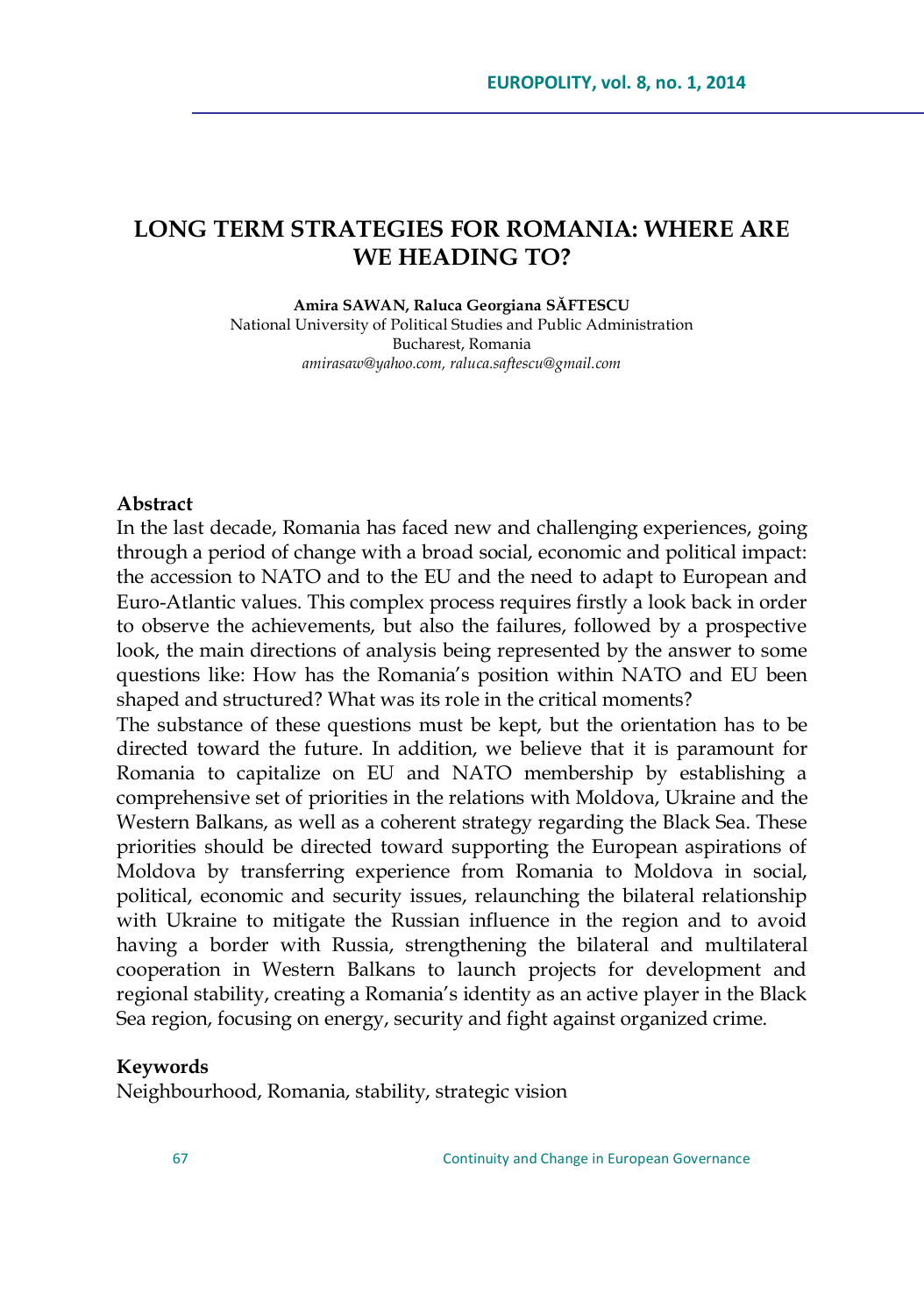#### **1. INTRODUCTION**

Over the past two decades, Romania"s evolution in the international community was enlivened by the integration projects, the relationship with the neighbouring countries being redefined through European and Euro-Atlantic principles. Once Romania became part of NATO and the EU, the need for a new strategic vision arose naturally. Thus, by joining the NATO and the EU, our country has become an important strategic actor in terms of its position at the confluence of Euro-Atlantic and Eurasian space. Moreover, Romania should take advantage of its status as *jumping-off place* of the Western interests in the Black Sea, Caucasus and Asia and as coagulator of the integrating aspirations of the states located in the Balkan Peninsula and Eastern Europe and it should be an active player in the current regional transformations (Moștoflei 2004, 13).

To be effective, this new strategic approach must be based on principles such as: the rule of law, democracy and human rights, the principle of cooperation, the principle of non-interference in the internal affairs of a state or the international principles of conflict resolution and the alignment with European and Euro-Atlantic objectives. With the existence of so many issues, in this paper we have tried to outline a long-term strategic vision oriented toward the enhancing the potential role of Romania in its Eastern neighbourhood, focusing on Moldova, Ukraine, the Western Balkans, and the Black Sea region. Also, we have identified several priorities and we have drawn some directions for action. Firstly, regarding the relationship with Moldova, we consider it a priority for Romania to increase its efforts in becoming the interface between Moldova and the European Union and to support it in joining the EU, all of this coupled with an effective management of aid funds. Secondly, as a member of NATO and of the EU, Romania should support Ukraine in its democratization process, and, taking into consideration the current events, in preserving the independence of the neighbouring state. Thirdly, regarding the Western Balkans, Romania should negotiate its interests in the international organizations to which it belongs and have a common voice with them in order to secure and to democratize the region. Finally, the priority of Romania regarding the Black Sea aims acquiring the legitimacy needed in order to act as a stabilizing factor in this space charged with potential risks.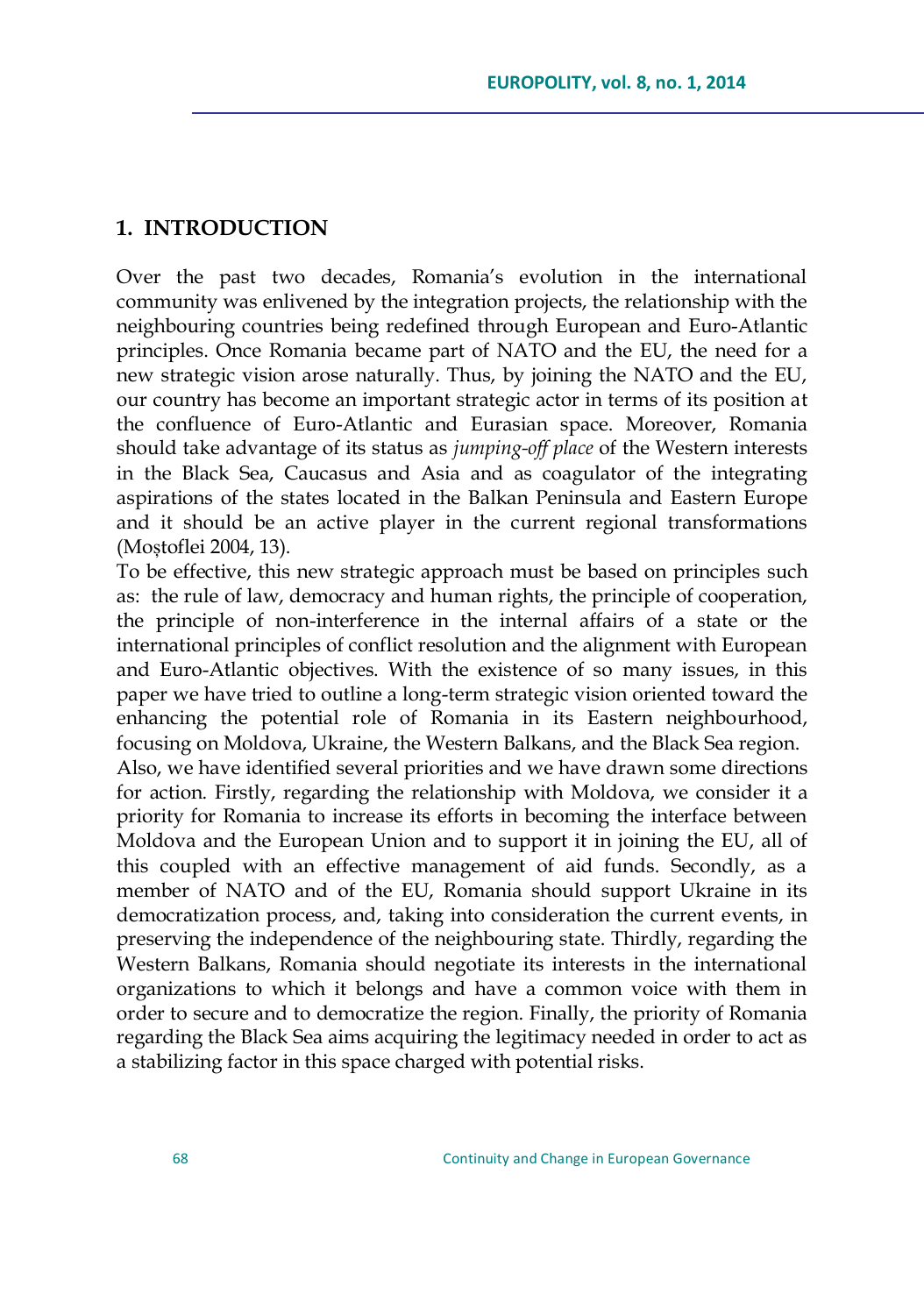We believe that without strengthening the capacity to influence the spread of the European values, democracy and regional security, Romania will be perceived in the international community as a state whose motions are retrograde. So, our position stresses the need of building a regional stability at the European borders through coherent solutions for resolving conflicts and problems still existing in the neighbourhood.

#### **2. REPUBLIC OF MOLDOVA**

Part of European and Euro-Atlantic community, Romania has defined its position in the international organizations by promoting European values and interests in order to maintain the stability and the international peace. In its relations with the countries situated outside the European Union, Romania, in accordance with the previous strategies, has acted to spread into neighbouring states to the principles of liberty, democracy and the rule of law. In this regard, Romania was characterized as a pro-active supporter of Moldova's European path, the Eastern Partnership being a link of the relations with its eastern neighbours. According to Romania, the most important partner of the EU under the European Neighbourhood Policy, and its priority by default, is Moldova (Dinu and Ghinea 2012, 11).

The recent challenges arising in Ukraine and Transnistria have created a new situation that requires a concerted effort of international actors in order to preserve the stability and to spread the democratic values in the region. In this context, Romania appears to be a major driver of the European projects in the region. Developing relations with Moldova is of particular importance for Romania, a consistent support of the European aspirations of the neighbouring people and deepening EU-Moldova relationship remaining a priority of Romanian foreign policy. Being considered a key factor in the European route of Moldova, Romania is the only EU member neighbour and "the interface" of EU for the population of Moldova.

The support for Moldova"s European integration aspirations as a future priority of Romanian foreign policy should follow several principles that must be firmly applied:

The principle of cooperation – the development of relations with Moldova will respect the principle of cooperation in solving international problems in the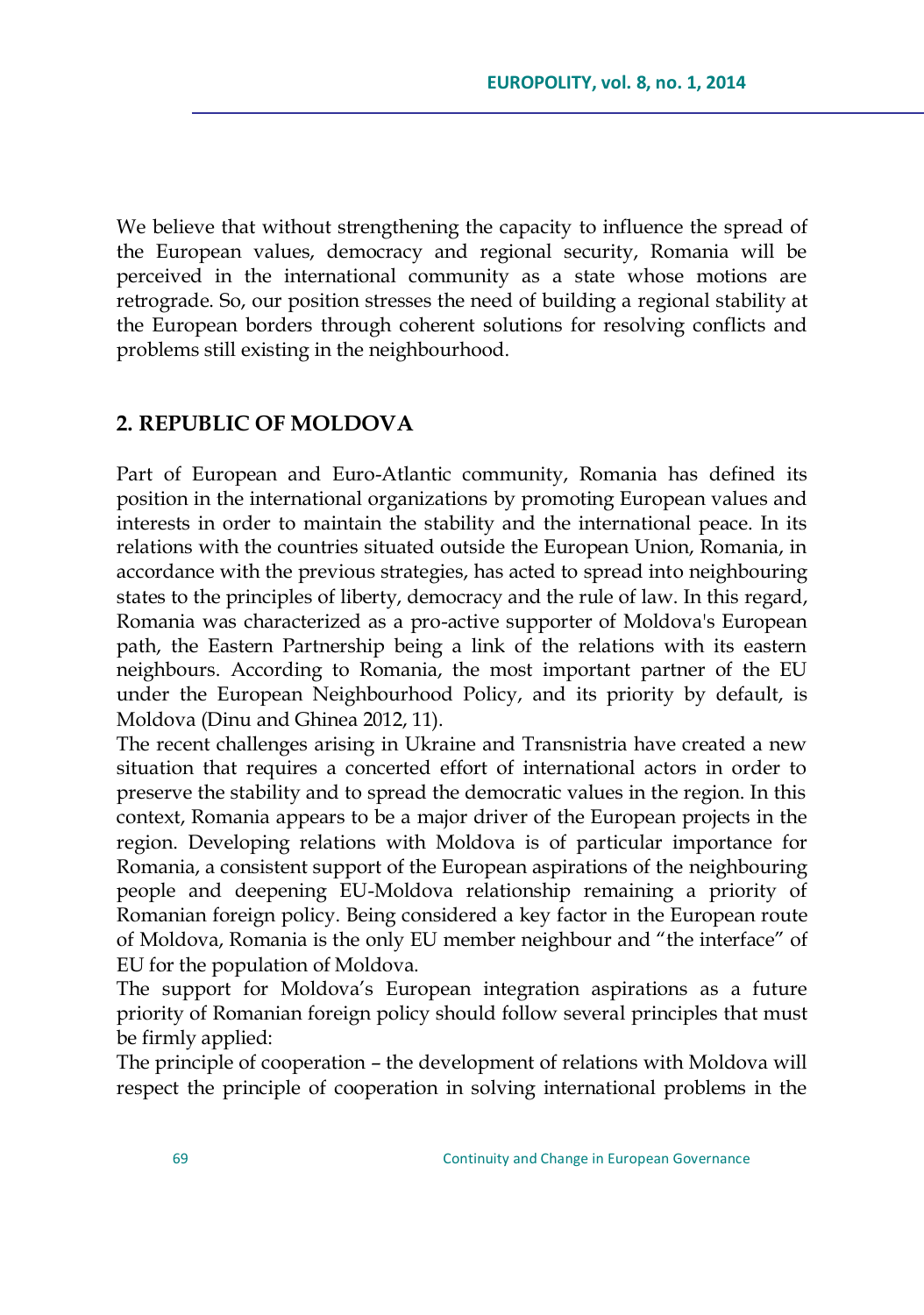economic, social, cultural and humanitarian fields (UN Charter, Article 1 (3)). The Romania's support will fold on European priorities established between EU and Moldova, the cooperation aiming to further economic and social progress in line with the EU strategies.

The principle of good neighbourliness (UN Charter, Article 74) - As a country whose eastern borders are the eastern borders of the EU, Romania will develop relations with Moldova under the European Neighbourhood Policy whose initiatives aim to bring Moldova closer to the European values.

The principle of respect for human rights and fundamental freedoms - Romania will support Moldova's efforts to respect human rights providing a platform to strengthen the common struggle for fundamental liberties. Also, Romania will use all the levers at its disposal to ensure compliance with this principle.

The principle of non-interference in internal affairs - Romania will act in order to strengthen the economic and political stability of neighbouring state without interfering directly or indirectly in its political, economic, military, cultural or social affairs.

Based on NATO and EU membership and on the premises of cooperation between Moldova and the EU, Romania will increase its efforts to become the interface between Moldova and the EU in order to maximize its position and its influence in the immediate neighborhood, developing a partnership based on values rather than on interests. The spread of the European values in Eastern Europe, namely democracy, stability, human rights and economic progress, not only helps the countries included in the European Neighbourhood Policy, but it is a "win-win game". The process of Moldova's modernization is irreversible, and Romania, by influencing the reform process to stabilize and democratize the neighbouring state, will be the beneficiary of "a multiplication of opportunities for its own stability and security" (Grămadă 2013). In this context, Romania supports the European perspective of Moldova, aiming to integrate the European fundamental values in its neighbourhood by strengthening the rule of law and the democracy, a functioning market economy and the respect for human rights, in line with the development priorities of Moldova, until 2019 when Romania will hold the Presidency of the EU Council (Ponta 2014). Also, enhancing the ODA status through a programmatic approach able to underwrite the domestic reform programs,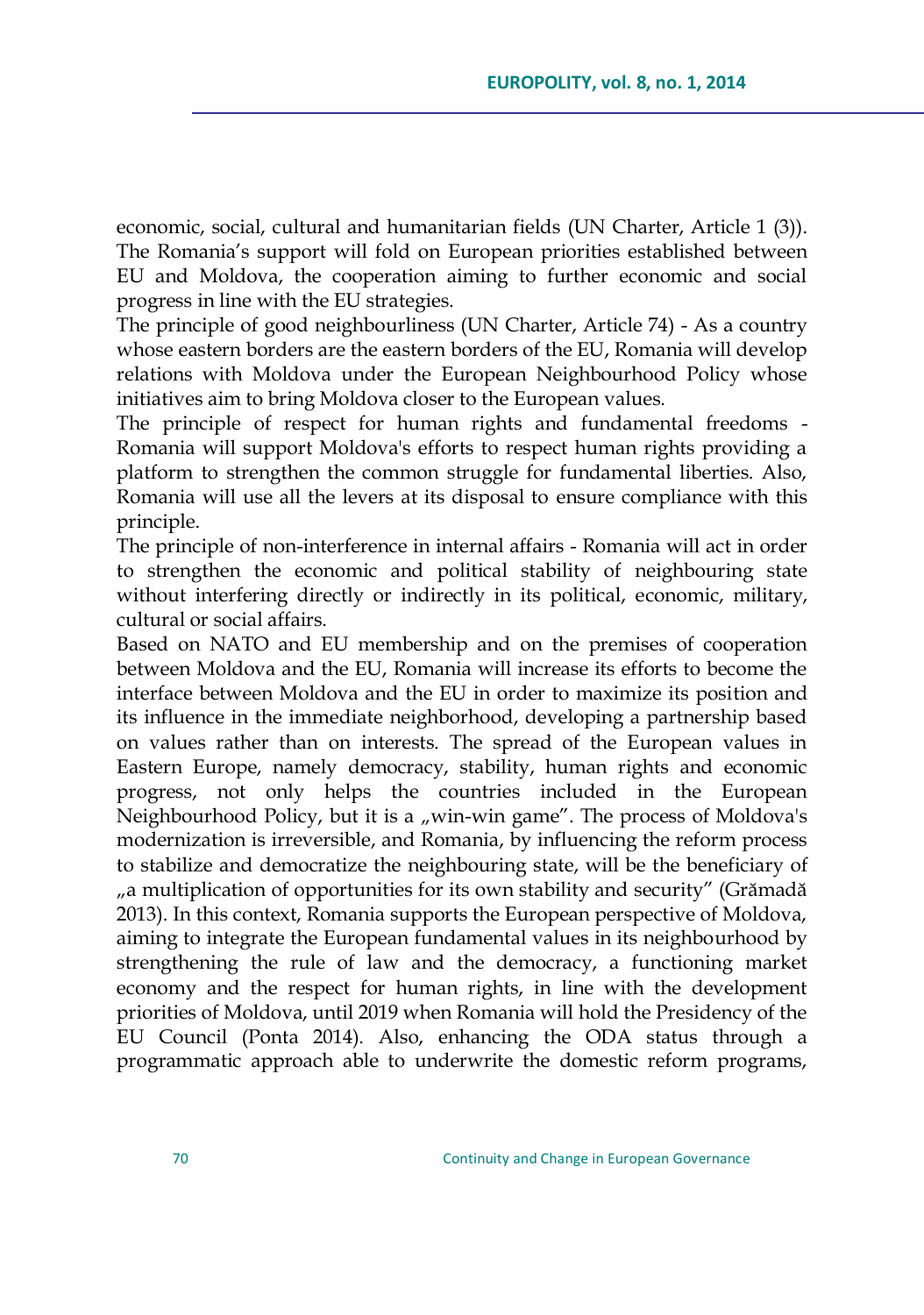emerges as a priority in the relationship between the two neighbouring countries.

The portfolio of action will support the Moldova"s integration, Romania assuming a leadership role in promoting the Moldova's European ideals:

- Support for strengthening the Moldovan administrative capacity in order to improve the fight against corruption, organized crime and illegal migration; in this context, we consider the implementation of "twining" projects (Ghinea and Toma 2013, 20) for transferring the Romanian experience and expertise to Moldovan officials a good action to develop a democratic, transparent and efficient government in the neighbouring state.
- Launching a cross-border project whose activities consist in forming common Romanian-Moldovan teams (Alexandrescu 2014), both in the academic field, for research and innovation, and in the labour market field for implementing common business projects or for gaining experience through knowledge transfer.
- A consistent approach to funding provided by Romania as an European donor for development on multiple dimensions: the first solution entails creating a Development Fund Romania - Moldova and an Agency for Cooperation and Development coordinated by the Romanian Ministry of Foreign Affairs (Ghinea et al 2013, 1) in order to save the  $n/100$  million for Moldova Programme" offered by Romania and to develop an effective management of future finance; secondly, the funds should follow Moldova"s development priorities regarding the European affairs, the financial and administrative support for building the necessary institutions being imperative in the process of Europeanization and implementation of political, economic and institutional reforms (Ghinea, Paul, Chirilă 2013, 4- 5); thirdly, Romania should focus on energy and infrastructure projects, the completion of Iasi-Ungheni pipeline and the extension to Chisinau being a target for our country. This should be coupled with the creation of a mixed funding programme jointly administrated by Romania and Moldova and financed through ODA, Neighbourhood Investment Facility and loans from the European credit institutions (Ghinea, Paul, Chirilă 2013, 6). Last but not least, cooperation with other donors involved is essential in order to obtain coherence and success in project implementation (Ghinea, Dinu, Ivan 2010, 23).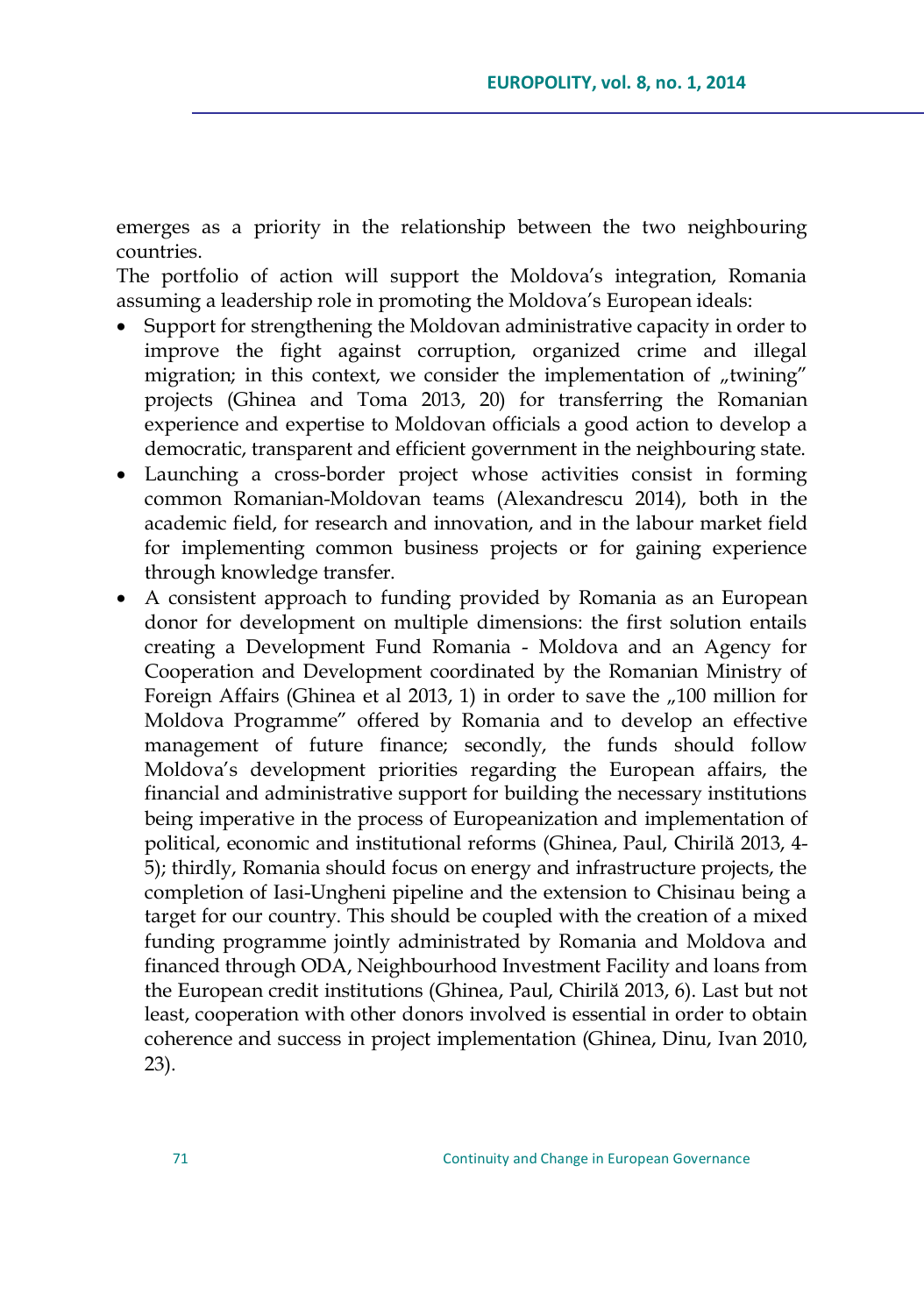- Developing a set of projects for civil society in the fields of democratization, media and social services, managed by the Romanian Development Agency, through one of its structure specialized in cooperation, together with the NGOs that are active in promoting civic participation (Ghinea, Paul, Chirilă 2013, 24).
- Participating in negotiations on the sensitive issue of Transnistria in an international format, following the courses of action agreed at the international level; taking advantage of the situation in Cyprus, Romania will support Moldova's integration in the European Union, isolating the issue of Transnistria and working together with the European Union, the UN, NATO and Russia for peace and security in the region.

## **3. UKRAINE**

Ukraine's importance for the West has grown exponentially with the Russo-Georgian war due to its strategic and energetic location, being crossed by an important number of energy corridors transporting the most important quantity of hydrocarbons from Russia to the EU member states. Moreover, Ukraine is GUAM"s informal leader and was announced to be a major military donor for the NATO"s missions as well as in supporting ESDP, being actively involved in negotiations for the settlement of the Transnistrian conflict (Chifu 2011, 1).

At the time being, the situation generated by the Ukraine"s crisis represents a real threat to the security of the EU member states by the fact the current government is a weak one, incapable to control all regions and the potential migrant wave to the EU. Furthermore, this democratic decline has had a negative impact on other countries in the Eastern Partnership, due to the fact that this crisis is happening in Ukraine, the state that had been considered for a long period "The Success Story of the Eastern Partnership", so EU is subject to an indirect image crisis among the Eastern Partners (Tapiola 2013). In this crucial moment in which Ukraine has a difficult mission, that of choosing between two fundamental attributes of the state in the international law, that of maintaining the territorial integrity and sovereignty, we consider that it would be a convenient time for Romania to emerge as a regional leader, thus leaving to highlight the international shadow cone.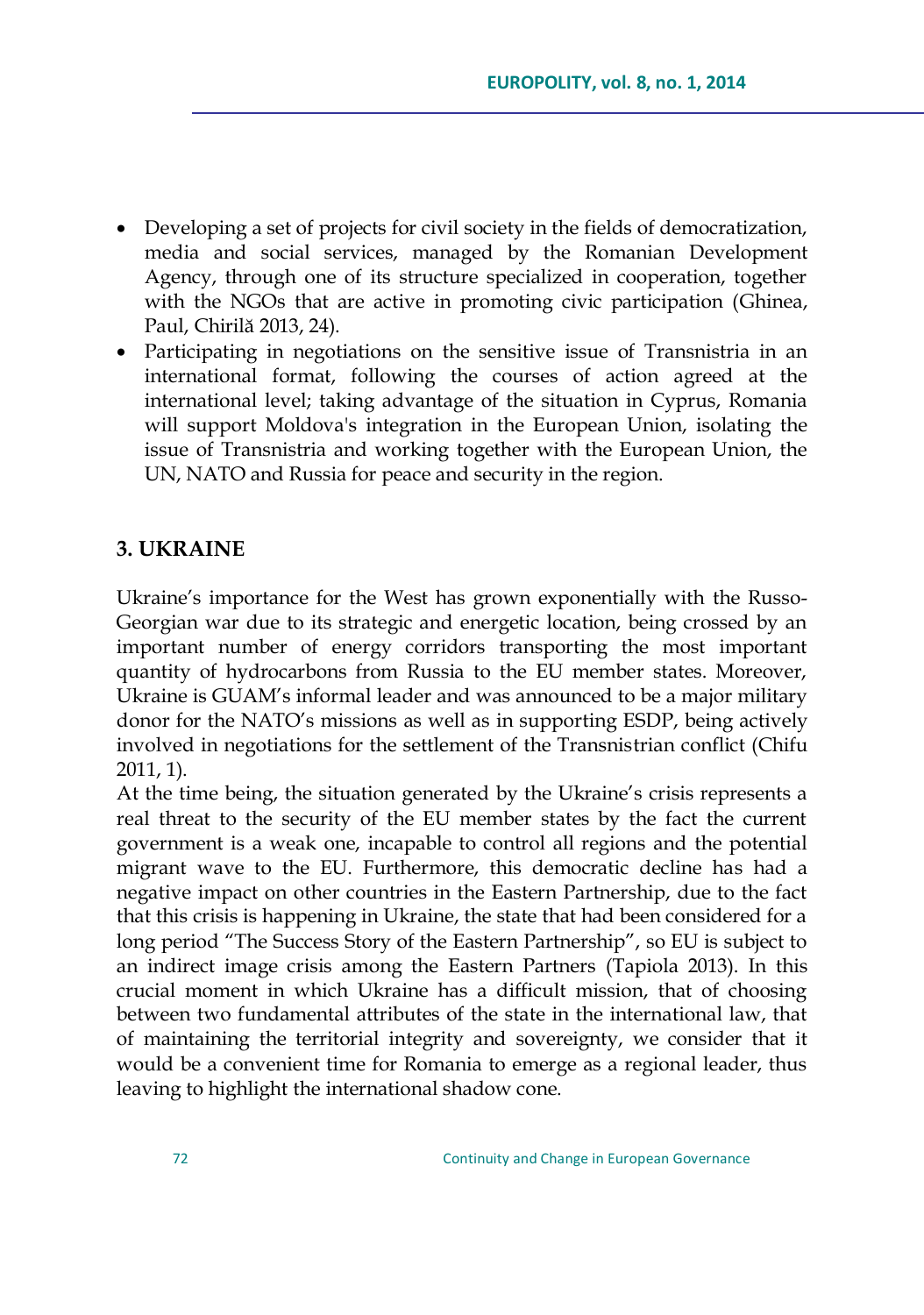Regarding the relationship between Romania and Ukraine, it was always considered a difficult one, despite the fact that our country was the first to recognize the independence of Ukraine and established diplomatic relations starting on February 1, 1992. Nowadays there are a series of mixed formats of dialogue and cooperation: formats of cooperation established on the basis of political decisions at Head of States and formats of cooperation established under the provisions of the treaties, agreements and bilateral and/or trilateral (Ministry of Foreign Affairs website).

Supporting Ukraine's European integration expectations must be a priority of a future Romanian foreign policy strategy that should follow some principles that apply firmly in place:

The principle of cooperation: Romania aims to develop relations with Ukraine according to this principle in order to solve economic, social, cultural, and humanitarian problems at the international level. (UN Charter, Article.1 (3)). Romania will support Ukraine according to European priorities set between EU and Ukraine, the cooperation aiming to further economic and social progress in line with the European strategies.

The principle of good neighbourliness (UN Charter, Article 74): our country will develop relations with Ukraine according to European Neighbourhood Policy principles, its initiatives aiming to bring Ukraine closer to the European values.

The principle of respect for human rights and fundamental freedoms: Romania will support the democratization and the respect for human rights in Ukraine, aiming to provide a platform that will consolidate the common struggle to defend the fundamental rights and freedoms. Also, Romania will use all the levers at its disposal to ensure compliance with this principle.

The principle of non-interference in internal affairs: Romania's contribution will support the actions that aim to ensure political and economic stability in Ukraine, without direct or indirect interference in its political, economic, military, cultural or social issues.

As a EU Member, Romania has a duty to provide to Ukraine a constant support and assistance for reforms towards democratization and Europeanization of the institutional system. Furthermore, Romania should be more active at European level in order to become the "lawyer" of all the Eastern Partners, but especially of its neighbours, promoting the idea that it is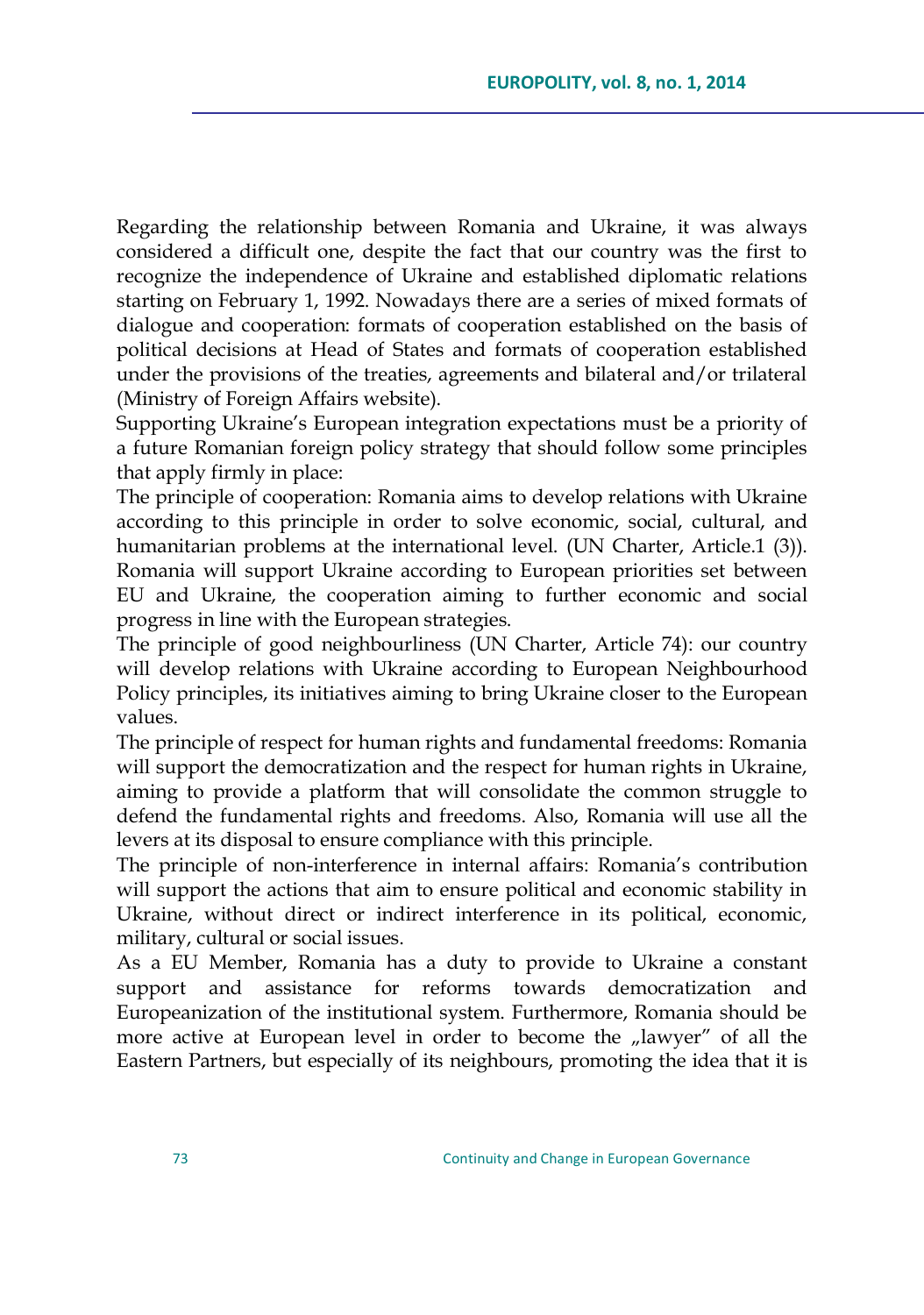a necessity to keep Ukraine outside of the sphere of Russian influence, continuing, and intensifying its European path.

The NATO membership and Romania's proximity to Ukraine, can transform it in an important pillar in the NATO-Ukraine cooperation mission whose aim is to implement some long term measures in order to strengthen Ukraine"s capacity to ensure its own security. Moreover, NATO condemns Russia"s unilateral actions of annexation of territories belonging to Ukraine and continues to support its independence, promoting the principle of inviolability of borders and democratic development. Compliance with these principles represents a sine qua non condition in order to preserve stability and security in Central and Eastern Europe (NATO website). In this respect, we encourage Romania's active involvement in Ukraine's fight to maintain its independence, considering that preserving regional status quo should become our national interest because loosing this buffer zone between Russia and West would increase Romania"s vulnerability, by having a direct border with Russia.

The bilateral relation between Romania and Ukraine has always been considered difficult in spite of the efforts of cooperation and building mutual trust that both sided undertook during time. The difficulty in establishing these relations was owed to the existence of several points of divergence such as the public acceptance of the verdict issued by the International Court of Justice on the continental shelf of Snakes Island, the attempts by the Ukrainian side to build Bystroye Canal that will have an environmental impact on Danube Delta"s flora and fauna, and the situation of minorities in both countries (Cioculescu 2012).

We consider that Romania must see this moment of crisis in Ukraine that brought the change of government in Kiev as a convenient time in order to rebuild bilateral relations. Our country needs a new strategy to confront the challenges brought by the Eastern space and Ukraine cannot be left outside from this project whose major purpose is to diminish Russian influence in the region.

Romania"s strands in Ukraine aim to encourage Ukraine"s European and Euro-Atlantic path through:

 Encouraging regional trends that are favourable to European and Euro-Atlantic interests, but also a gradual integration of Ukraine into the EU and NATO and counteract actions that are against these interests.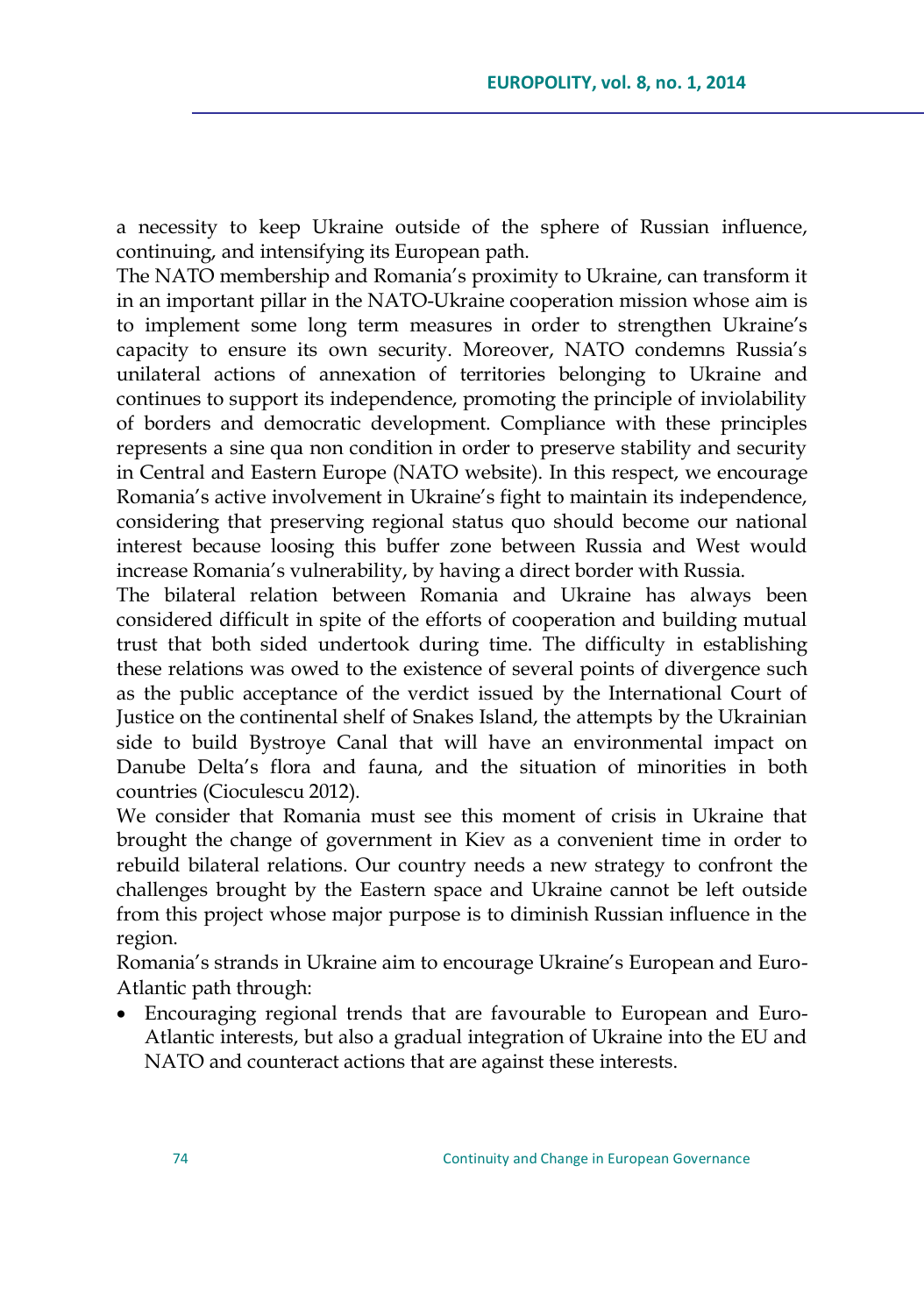- Our country"s main interest is that the Russian military activities on the Ukrainian territory are not directed against our interest or our partners, but also preventing the use of our neighbour state in an unfriendly form. Moreover, we consider necessary to offer Ukraine some guarantees that we will not conduct anti-Ukrainian activities (Cioculescu 2012).
- Supporting and promoting among our strategic partners the need of keeping Ukraine's territorial integrity and unity. Romania has a direct border with Ukraine, so its territorial integrity and unity is vital for us because in the eventuality of dismantling or federalization, we would come to have a direct border with Russia and this could increase our vulnerability (Ghinea and Toma 2014, 5).
- Identifying an agenda of cooperation that could help to overcome the points of divergence. We believe that this dialogue should be facilitated by the new political context that seeks democratization and Europeanization of Ukraine.
- Strengthening strategic partnership with Poland regarding the Eastern area by harmonizing joint actions. Our country must focus its efforts on the entire Eastern neighbourhood, not just on Moldova. In that respect, we believe that other partners cannot be ignored, especially if the Europeanization success of Moldova depends on Ukraine" stability.

### **4. WESTERN BALKANS**

The Western Balkans represents a diverse region in terms of political, economic and social aspects. The main common feature of the region is the development of a structural problem, namely the reminiscences of more than 50 years under the Yugoslav socialist system, followed by a decade of wars, sanctions, and transmutation of the population. The involvement of EU, NATO and WE highlighted western interest in this area in the events that took place in the post-socialist period, in the attempt to stabilize the area and ensure a long-term peace and prosperity for the region (Sela and Shabani 2011, 23-25). Regional cooperation is a crucial principle for the political stability, security, and economic development of the countries in Western Balkans: Albania, Republic of Macedonia, Bosnia and Herzegovina, Croatia, Serbia, and Montenegro. Currently, all these have institutionalized their relationship with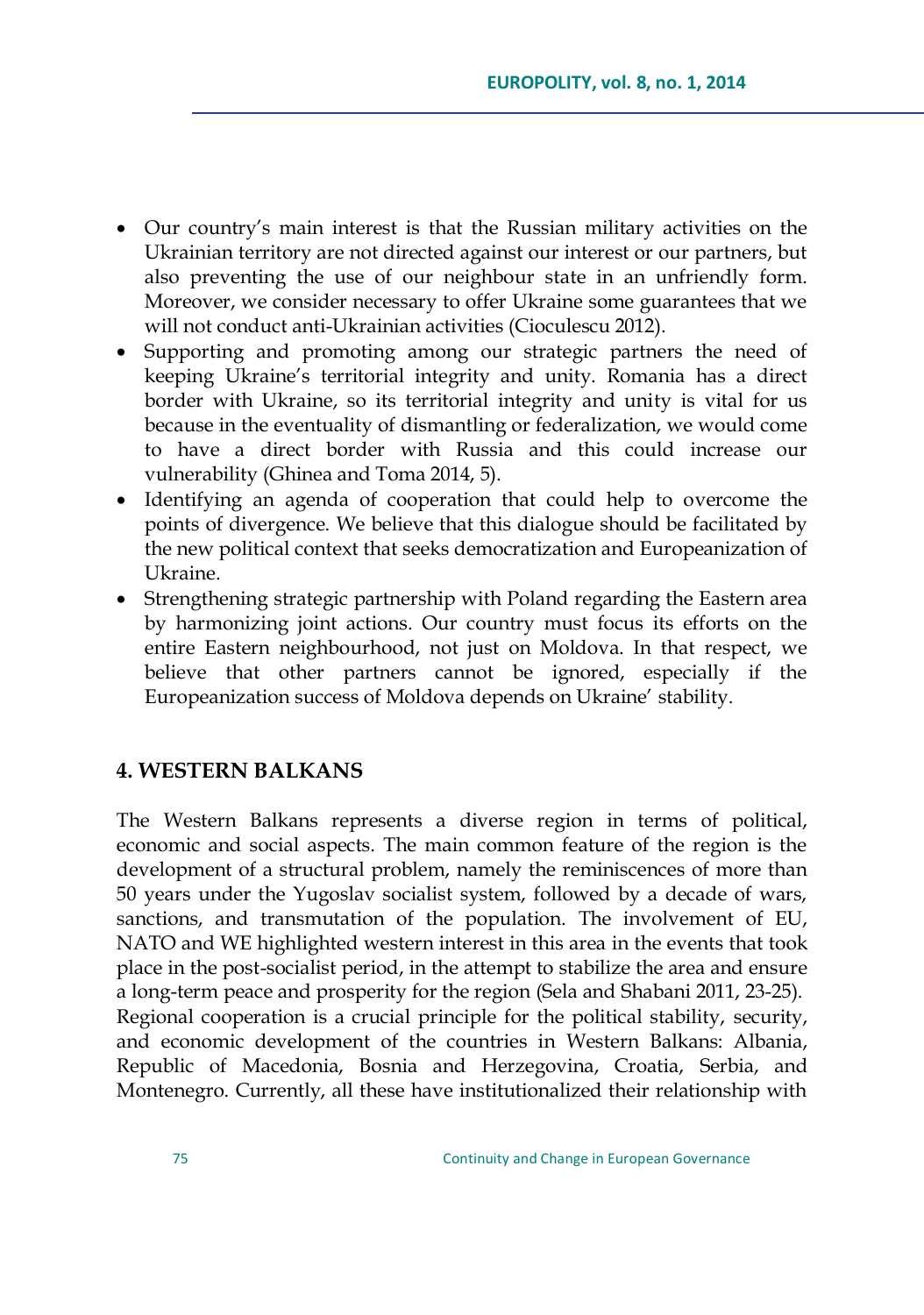the EU through the Stabilization and Association Process launched in 1999, whose aim is to bring peace, stability, and economic development in the area and to open up prospects for European integration. Moreover, on July 1, 2013, Croatia became the 28th member of the EU, the Europeanization road of the other was quite advanced, the Republic of Macedonia, Serbia and Montenegro being candidate countries and Albania having an ongoing application to obtain this status. The Euro-Atlantic dimension hasn"t been neglected either by these states, Croatia and Albania became NATO members in 2009 (MAE website).

In order to become effective, this support should be based on some principles in order to have a concrete direction for action:

The principle of cooperation requires an active involvement in the Western Balkans. In this respect, Romania should work with the countries concerned, so that everyone can express their views and interests without feeling threatened.

The principle of flexibility: given the complexity of the region, Romania must adapt to a structure enabling a multidimensional approach.

The principle of partnership: promoting democratic values and regional peace is possible only by identifying common challenges and opportunities.

The principle of non-interference in internal affairs: Romania will develop actions to ensure economic and political stability of the partner states without interfering directly or indirectly in its political, economic, military, cultural, or social issues.

Romania, as a member of the European and Euro-Atlantic community must adopt a concrete regional approach, in accordance with the guidelines established by the organizations it belongs to. Besides this, our country's priorities in the area emerge also from the interest in our own security, which is closely related to the situation in the neighbourhood.

European Union and NATO membership requires a special approach to the area by promoting and supporting the importance of European and Euro-Atlantic paths for the Western Balkan states:

 Our country"s involvement in the diplomatic initiatives of the Visegrád Group (Czech Republic, Poland, Slovakia and Hungary) in order to become a relevant force of EU and NATO enlargement in the region is an important direction to action. In this respect, Romania must canalize all its efforts in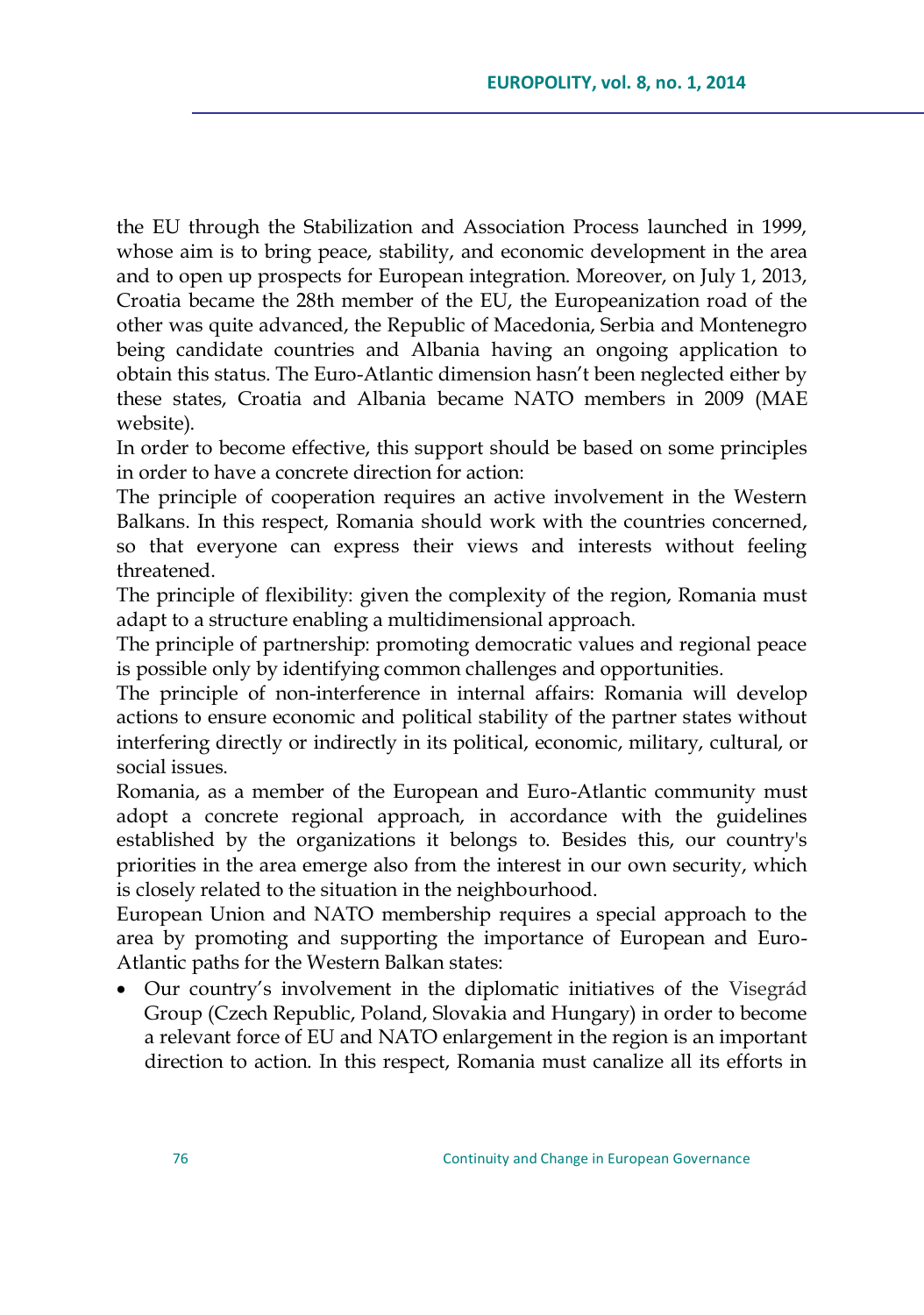order to be part of this format of dialogue at different levels: bilateral, regional and into the Euro-Atlantic institutions (Nič *et al*. 2013).

- We aim to develop a strategic relationship with Serbia in order to encourage its democratization and Europeanization, as well as engaging them in individual partnership with NATO.
- Engaging in a consensual solution for a sustainable relationship with Kosovo. To this end, we should start a dialogue with Belgrade authorities for recognition of this political structure.
- Romania must support any realistic solution in order to solve the issue of state fragility and the lack of societal cohesion existing in Bosnia Herzegovina (Chifu 2013, 51).

## **5. BLACK SEA REGION**

Bridge between continents, the Black Sea is an area of great geopolitical significance, "an Eurasian bridge" (Valinakis 1999, 27) that open routes for trade and hydrocarbon resources. With Romania and Bulgaria into the European Union, the Black Sea became a border of the Euro-Atlantic area and "NATO's geo-strategic pivot toward East and Asia" (Lotreanu 2005, 36). Romania's regional importance is shaped by its position as south-east border of the EU, opening the routes to regional trade and investment, by the existence of the Danube Delta, by the relatively low cost of labour and the existence of qualified human resources, by the agricultural, fishery, tourism and shipping potential, but also by its cultural heritage and the fact that it is a meeting point of different cultures: Christian, Islamic and Western (Homorozean 2010, 7).

Based on these premises, as a member of the EU, Romania is one of the main promoters of the Black Sea Synergy project, promoting a flexible framework for dialogue and cooperation in the region and capitalizing all opportunities offered by the Organization of the Black Sea Economic Cooperation to develop multilateral projects in order to ensure stability and security in the region (Mocanu 2010, 250-251). Also, three major initiatives of the Romanian strategy in the Black Sea, the Black Sea Forum for Dialogue and Partnership, the Black Sea Euroregion, the Strategy for the Danube, represent elements through which Romania aims to engage actively in the development of the region, but,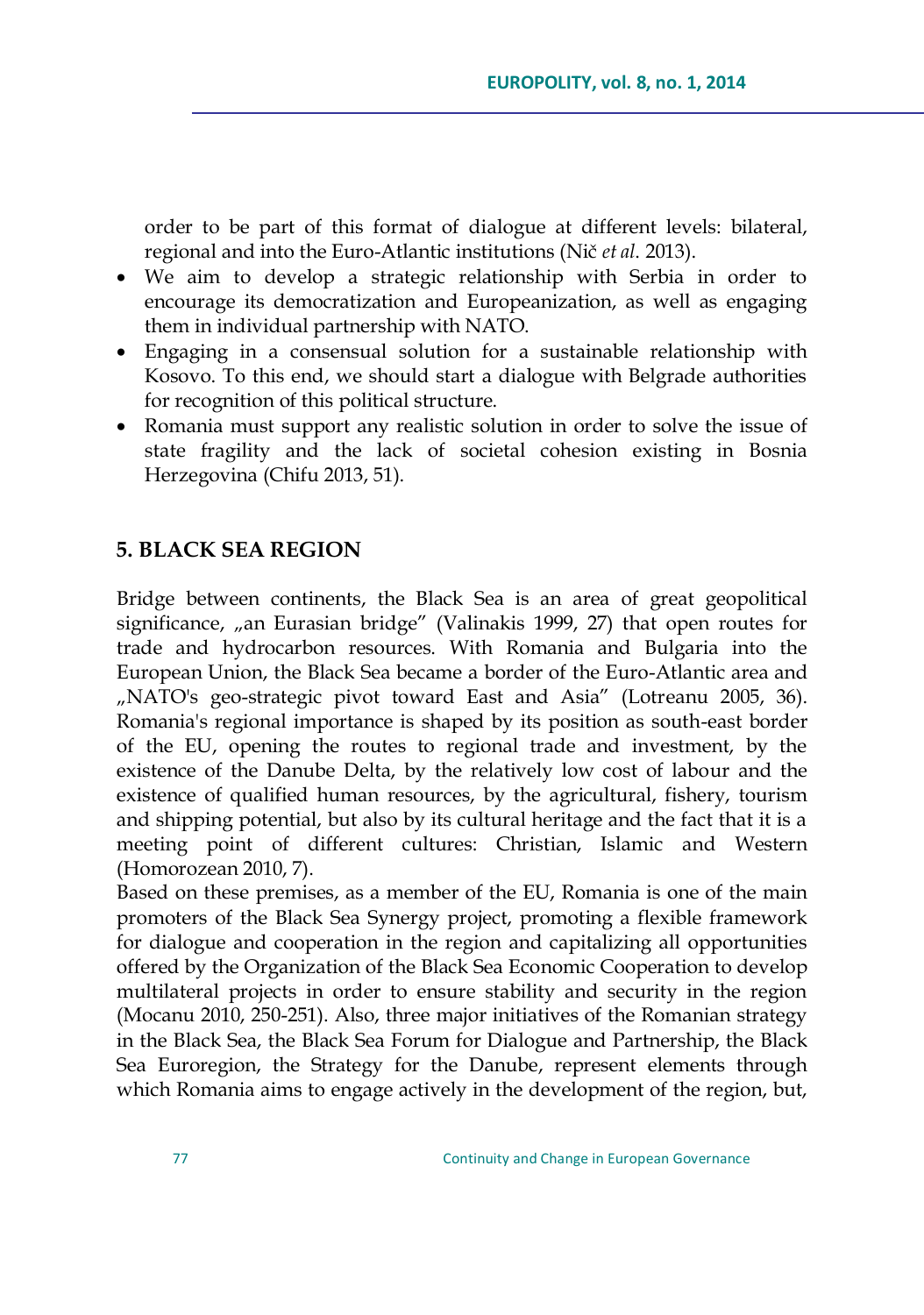unfortunately, the actually directions lacking force and concrete support of other riparian states.

In this context, we consider necessary to have some principles for action:

The principle of legality: Romania must comply with the Law of the Sea as part of the international law, taking into consideration the primacy of law.

The principle of cooperation: to an active involvement in the Black Sea region, Romania has to work with the other riparian states so that everyone can express their views and interests and not feel threatened.

The principle of flexibility: given the complexity of the region, Romania must adapt to a structure enabling a multidimensional approach.

The partnership principle: promoting democratic values and regional peace is possible by identifying common challenges and opportunities by the riparian states.

Romania's NATO and EU membership requires "a coherent regional approach" (Mocanu 2010, 267), cooperation with the countries of the Black Sea region having the potential to ensure stability and security in the region through cross-border measures in order to eliminate the energy and environmental risks, as well as those caused by the organized crime activities. In this context, is an imperative for the future strategies of Romanian foreign policy to transform its position as a sub-regional leader in a regional leader (Homorozean 2010, 12). In this way, Romania's priority regarding the Black Sea aims that our country acquire the legitimacy needed in order to act as a stabilizing factor in this area full of potential risks. Some possible directions for action are highlighted hereinafter:

- Revitalizing the Black Sea Synergy based on the geostrategic importance of the area, focusing on five dimensions: energy, regional security, environment, transport and regional societal development. In this context, Romania should strive to identify and focus the common interests of the EU member states in the Black Sea area by creating and coordinating a support group of the EU policies in the region, anchoring the EU Strategy to the regional realities: the need for security due to the numerous conflicts existing in the region, turning the Black Sea into an area economically competitive, the high energy potential, the prosperity and the dynamism of commercial activities;
- Increasing the dialogue with Turkey, one of the major players in the region based on the principles of Romania -Turkey Strategic Partnership, using the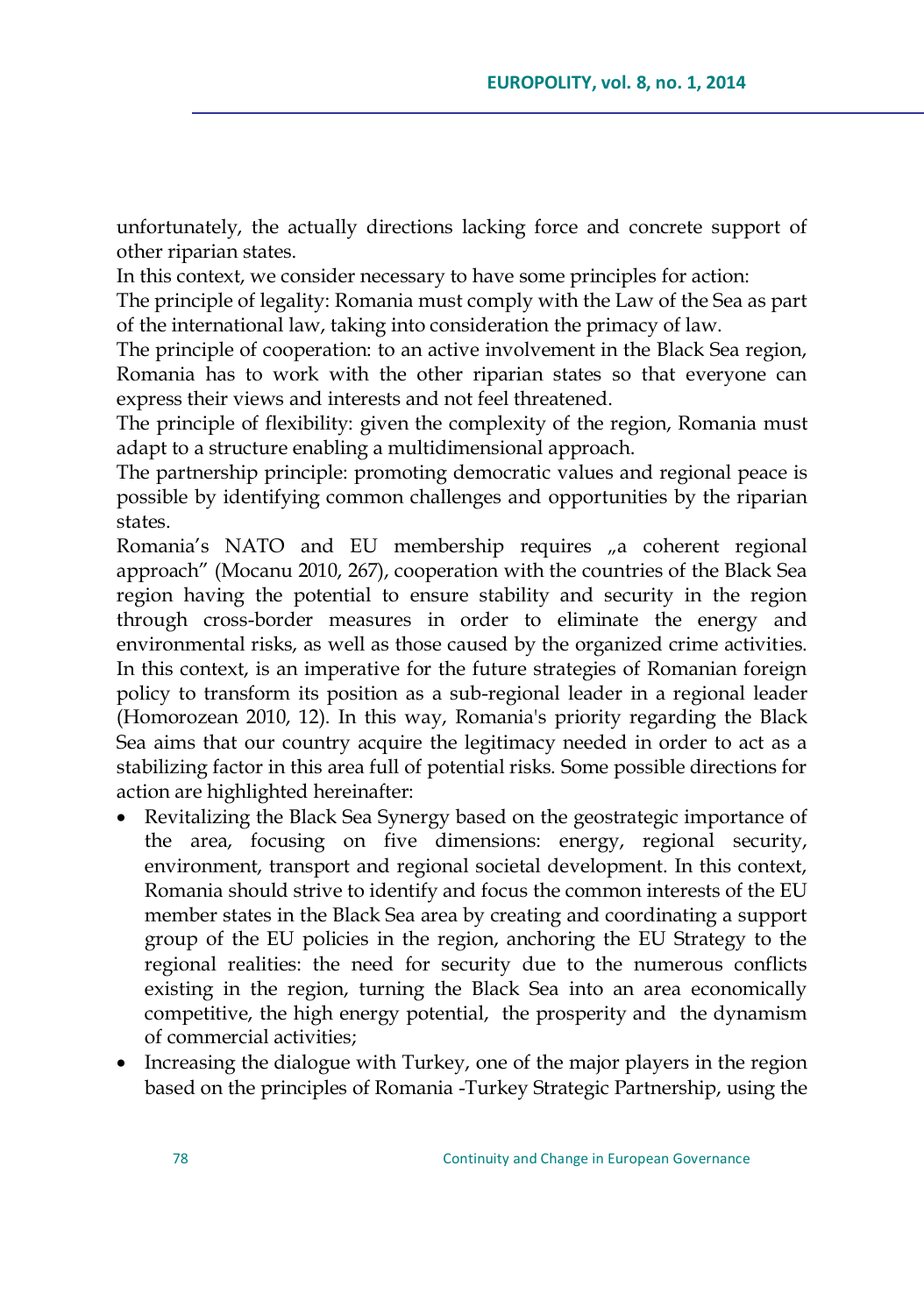potential offered by the membership of the two states in different regional and international organizations (the Organization of the Black Sea Economic Cooperation, the Black Sea Forum, the Blackseafor, NATO, the EU etc.) to create a common vision regarding the desired developments in the Black Sea area. In this context, the centre of the relations between the two countries should be represented by energy cooperation, the success of the Romania-Turkey submarine cable project propelling Romania in a leading position in the region in terms of energy export to the EU;

• Romania's Black Sea policy should be integrated and consistent with the purposes and principles set out in the international organizations and forum for dialogue. In this context, abandoning the strategy of becoming a leader in the Black Sea region by proposing additional initiatives that are competitive toward the current scheme of cooperation and using these existing for the effective implementation of projects in energy, security, trade and civil society areas is a course of action vital to the success of Romania in the region.

## **6. CONCLUSION**

Gaining the NATO and EU membership, our country has become the border of Europe and Euro-Atlantic community, fostering a climate of democracy and stability in the neighbourhood earning in importance.

Paying particular attention to Moldova, Ukraine, the Western Balkans, and to the Black Sea region, in this paper we outlined principles, priorities and actions that we consider necessary to be integrated into a Romanian strategic vision on medium and long term. In this context, Romania should be <sub>n</sub>a vector of stability and security" (Mocanu 2009, p.36) in the neighbourhood, acting as a magnet of the regional cooperation initiatives taking into consideration the principles and the European and Euro-Atlantic cooperation strategies.

Romanian authorities should focus on finding practical solutions to problems existing in the neighbourhood, part of this effort being dedicated to the construction of a cooperation strategy with neighbouring partners in order to establish a comprehensive set of priorities.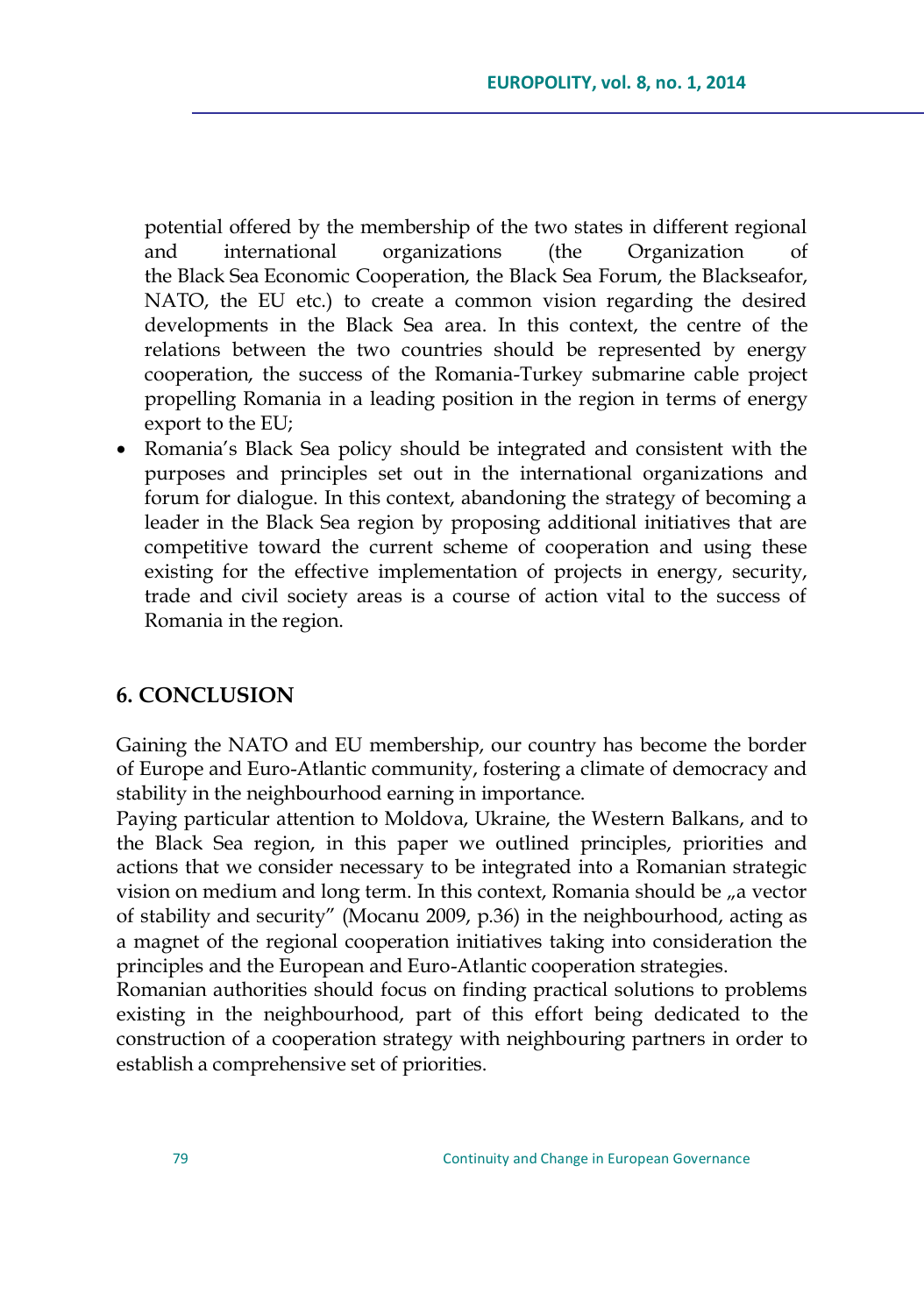Finally, in this paper, we described these priorities as follows: supporting the Moldova"s European aspirations, relaunching the bilateral relationship with Ukraine in order to diminish Russian influence in the region, directing the bilateral and multilateral cooperation toward the Western Balkans in order to maintain regional stability and last but not least, creating a Romania"s identity as an active player in the Black Sea region in the energy security and the fight against organized crime areas.

## **LIST OF REFERENCES**

- Alexandrescu and A., and Interviu, [http://www.europalibera.org/content/article/25358693.html,](http://www.europalibera.org/content/article/25358693.html) accessed April 26, 2014.
- Bădălan E. 2004. *România în noul mediu de stabilitate după Summit-ul de la Istanbul*. Quoted in Constantin Moștoflei (coord.). *Surse de instabilitate la nivel global și regional. Implicații pentru România*, National Defence University Publishing, Bucharest. [http://cssas.unap.ro/ro/pdf\\_carti/surse\\_de\\_instabilitate.pdf,](http://cssas.unap.ro/ro/pdf_carti/surse_de_instabilitate.pdf) accessed April 22, 2014 [http://www.anr.gov.ro/docs/legislatie/internationala/Carta\\_Organizatie](http://www.anr.gov.ro/docs/legislatie/internationala/Carta_Organizatiei_Natiunilor_Unite_ONU_.pdf) [i\\_Natiunilor\\_Unite\\_ONU\\_.pdf,](http://www.anr.gov.ro/docs/legislatie/internationala/Carta_Organizatiei_Natiunilor_Unite_ONU_.pdf) accessed April 25, 2014.
- Chifu I. 2013. *Gândirea Strategică*. Institute for Political Sciences and International Relations Publishing, Bucharest.
- Chifu I. *Ucraina, subiect sau obiect în relaţiile internaţionale*, Centrul de Prevenire a Conflictelor și Early Warning, [http://www.cpc](http://www.cpc-ew.ro/pdfs/ucraina.pdf)[ew.ro/pdfs/ucraina.pdf,](http://www.cpc-ew.ro/pdfs/ucraina.pdf) accessed April 27, 2014.
- Cioculescu S., *România și Ucraina: gestionarea unei relații dificile*, [http://www.contributors.ro/global-europa/romania-si-ucraina](http://www.contributors.ro/global-europa/romania-si-ucraina-gestionarea-unei-relatii-dificile/)[gestionarea-unei-relatii-dificile/,](http://www.contributors.ro/global-europa/romania-si-ucraina-gestionarea-unei-relatii-dificile/) accessed April 27, 2014.
- Dinu D., Ghinea C. (coord.). 2012. De la relansarea relației la acumularea restanțelor.Raportul anual al CRPE privind relația România-Republica Moldova (2011). *Policy Memo*. Nr.25, Centrul Român de Politici Europene, București, 2012, [http://www.crpe.ro/wp](http://www.crpe.ro/wp-content/uploads/2012/09/CRPE-Policy-Memo-nr25-De-la-relansarea-relatiei-la-acumularea-restantelor-Raportul-anual-CRPE-privind-relatia-Romania-Republica-Moldova-2011.pdf)[content/uploads/2012/09/CRPE-Policy-Memo-nr25-De-la-relansarea-](http://www.crpe.ro/wp-content/uploads/2012/09/CRPE-Policy-Memo-nr25-De-la-relansarea-relatiei-la-acumularea-restantelor-Raportul-anual-CRPE-privind-relatia-Romania-Republica-Moldova-2011.pdf)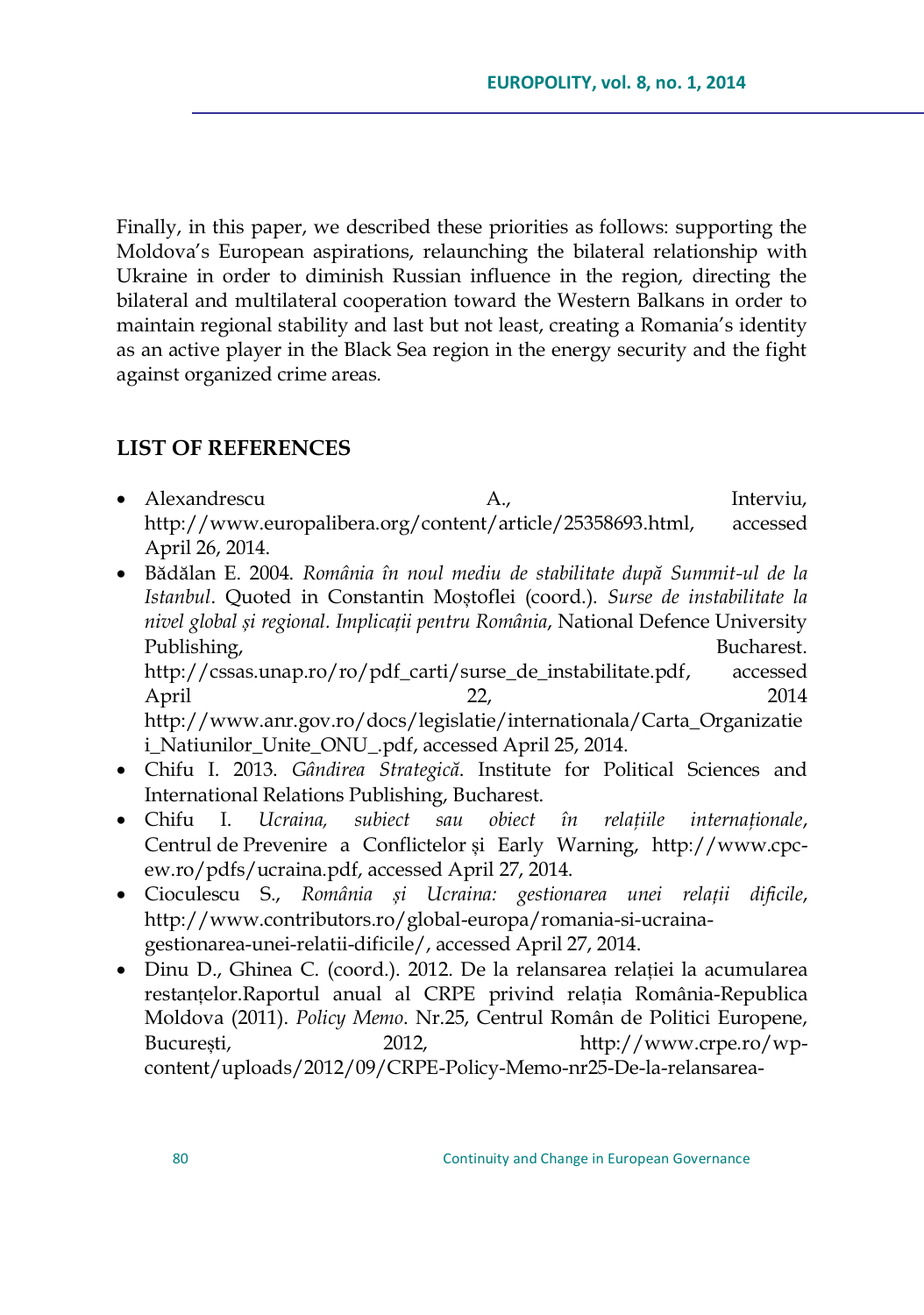relatiei-la-acumularea-restantelor-Raportul-anual-CRPE-privind-relatia-Romania-Republica-Moldova-2011.pdf, accessed April 25, 2014.

- Ghinea C., Paul A., Chirilă V. 2013. După faptă și răsplată. Cum poate susține UE în continuare traiectoria europeană a Republicii Moldova, *Policy Brief*. Nr.24, Centrul Român de Politici Europene, Bucharest, 2013, [http://www.ape.md/download.php?file=cHVibGljL3B1YmxpY2F0aW9uc](http://www.ape.md/download.php?file=cHVibGljL3B1YmxpY2F0aW9ucy8yMDY5MTU2X21kX2NycGVfMjQucGRm) [y8yMDY5MTU2X21kX2NycGVfMjQucGRm,](http://www.ape.md/download.php?file=cHVibGljL3B1YmxpY2F0aW9ucy8yMDY5MTU2X21kX2NycGVfMjQucGRm) accessed April 26, 2014.
- Ghinea C., Toma B. 2013. Bune practici în relația România-Republica Moldova. Modele de parteneriat, *Policy Memo.* Nr.47, Centrul Român de Politici Europene, Bucharest, 2013, [http://www.crpe.ro/wp](http://www.crpe.ro/wp-content/uploads/2013/10/policy-memo-47-crpe-Moldova-Bune-Practici-raport-final.pdf)[content/uploads/2013/10/policy-memo-47-crpe-Moldova-Bune-Practici](http://www.crpe.ro/wp-content/uploads/2013/10/policy-memo-47-crpe-Moldova-Bune-Practici-raport-final.pdf)[raport-final.pdf,](http://www.crpe.ro/wp-content/uploads/2013/10/policy-memo-47-crpe-Moldova-Bune-Practici-raport-final.pdf) accessed April 26, 2014
- Ghinea C., Toma B. 2014. Schimbare la Kiev. Nevoia unui reset în relația România-Ucraina, *Policy Memo*. Nr. 53, Centrul Român de Politici Europene, [http://www.crpe.ro/wp-content/uploads/2014/03/Policy-](http://www.crpe.ro/wp-content/uploads/2014/03/Policy-Memo-Rom%C3%A2nia-Ucraina-rese-t-rela_ie-bilateral_-martie-2014-.pdf)[Memo-Rom%C3%A2nia-Ucraina-rese-t-rela\\_ie-bilateral\\_-martie-2014-.pdf](http://www.crpe.ro/wp-content/uploads/2014/03/Policy-Memo-Rom%C3%A2nia-Ucraina-rese-t-rela_ie-bilateral_-martie-2014-.pdf) , accessed April 28, 2014
- Ghinea C., Dinu D., Gamurari L., Ganea O. 2013. Cum putem salva 100 de milioade de euro pentru Moldova. Propunerea CRPE: Fondul pentru Dezvoltare România-Republica Moldova, *Policy Memo.* Nr.49, Centrul Român de Politici Europene, București, 2013, [http://www.crpe.ro/wp](http://www.crpe.ro/wp-content/uploads/2013/11/Policy-Memo-49-CRPE.pdf)[content/uploads/2013/11/Policy-Memo-49-CRPE.pdf,](http://www.crpe.ro/wp-content/uploads/2013/11/Policy-Memo-49-CRPE.pdf) accessed April 26, 2014.
- Ghinea C., Dinu D., Ivan P. 2010. Cum am folosit fereastra de oportunitate? Bilanțul unui an de relansare a relațiilor România - Republica Moldova. *Policy Memo*. Nr. 19, Centrul Român pentru Politici Europene, Decembrie 2010, [http://www.crpe.ro/wp-content/uploads/2012/09/CRPE-Policy-](http://www.crpe.ro/wp-content/uploads/2012/09/CRPE-Policy-Memo-nr.19-Cum-am-folosit-fereastra-de-oportunitate.-Bilan%C8%9Bul-unui-an-de-relansare-a-rela%C8%9Biilor-Rom%C3%A2nia-%E2%80%93-Republica-Moldova1.pdf)[Memo-nr.19-Cum-am-folosit-fereastra-de-oportunitate.-Bilan%C8%9Bul](http://www.crpe.ro/wp-content/uploads/2012/09/CRPE-Policy-Memo-nr.19-Cum-am-folosit-fereastra-de-oportunitate.-Bilan%C8%9Bul-unui-an-de-relansare-a-rela%C8%9Biilor-Rom%C3%A2nia-%E2%80%93-Republica-Moldova1.pdf)[unui-an-de-relansare-a-rela%C8%9Biilor-Rom%C3%A2nia-%E2%80%93-](http://www.crpe.ro/wp-content/uploads/2012/09/CRPE-Policy-Memo-nr.19-Cum-am-folosit-fereastra-de-oportunitate.-Bilan%C8%9Bul-unui-an-de-relansare-a-rela%C8%9Biilor-Rom%C3%A2nia-%E2%80%93-Republica-Moldova1.pdf) [Republica-Moldova1.pdf,](http://www.crpe.ro/wp-content/uploads/2012/09/CRPE-Policy-Memo-nr.19-Cum-am-folosit-fereastra-de-oportunitate.-Bilan%C8%9Bul-unui-an-de-relansare-a-rela%C8%9Biilor-Rom%C3%A2nia-%E2%80%93-Republica-Moldova1.pdf) accessed April 27, 2014.
- Grămadă A. 2014. "Lambada" celor 100 de milioane, *InfoPrut,* 31 Mai 2013, [http://www.infoprut.ro/2013/%E2%80%9Dlambada%E2%80%9D-celor-](http://www.infoprut.ro/2013/%E2%80%9Dlambada%E2%80%9D-celor-100-de-milioane.html)[100-de-milioane.html,](http://www.infoprut.ro/2013/%E2%80%9Dlambada%E2%80%9D-celor-100-de-milioane.html) accessed April 25.
- Homorozean A. 2010. Regional Black Sea Architecture and consequences for the regional cooperation framework, *Romanian Journal of European Affairs*, Vol. 10, No. 4.